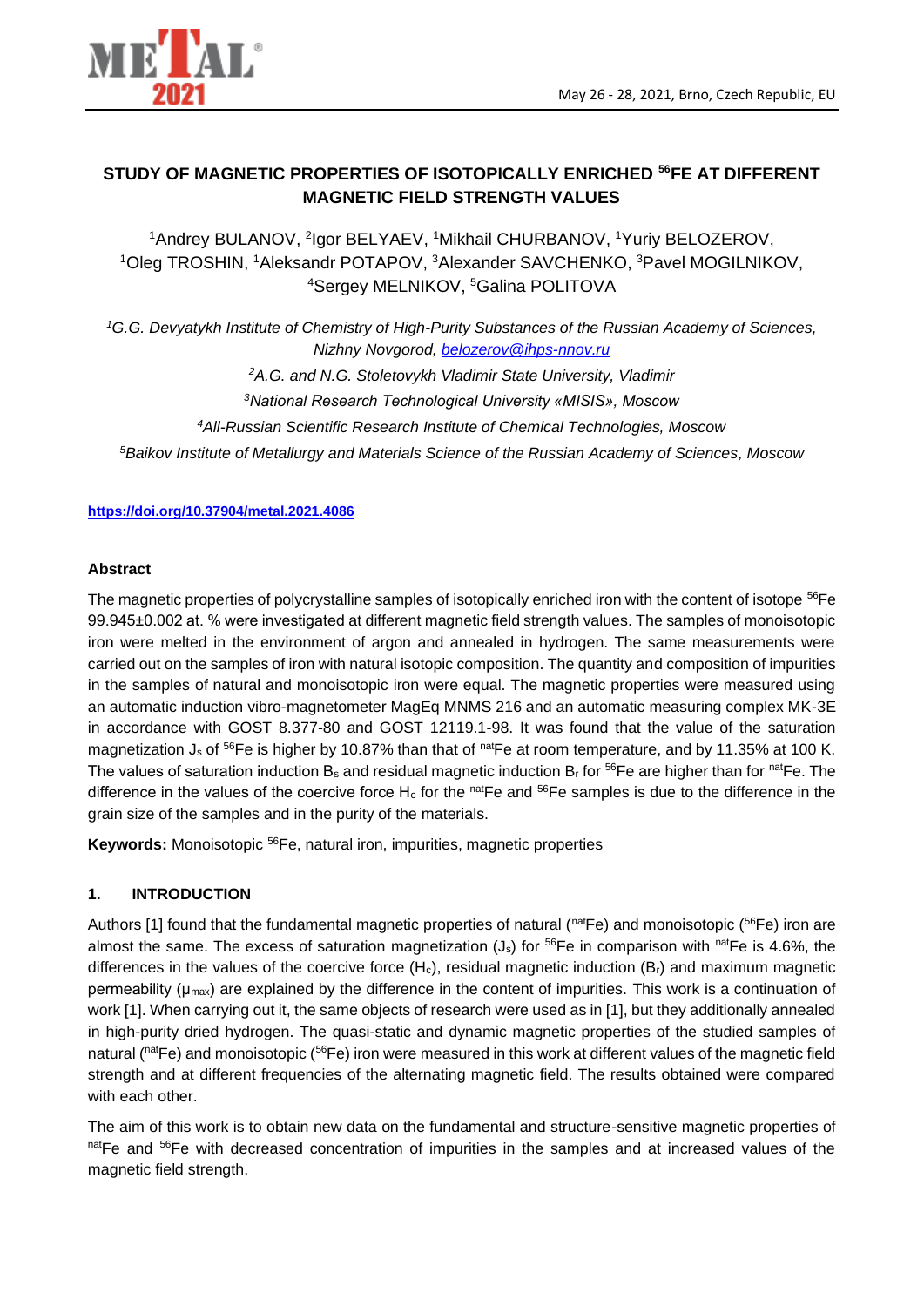

## **2. MATERIALS AND METHODS**

For the study, we used previously prepared  $^{56}Fe$  and  $^{nat}Fe$  samples [1], the isotopic composition of which is shown in **Table 1.**

| <b>Isotope</b><br><b>Sample</b> | 54Fe              | 56Fe         | 57Fe              | 58Fe              |
|---------------------------------|-------------------|--------------|-------------------|-------------------|
| natFe                           | $5.843 \pm 0.027$ | 91.758±0.062 | $2.118 \pm 0.013$ | $0.281 \pm 0.026$ |
| 56Fe                            | $0.004 \pm 0.001$ | 99.945±0.002 | $0.040 \pm 0.001$ | $0.011 \pm 0.004$ |

**Table 1** Isotopic composition of monoisotopic and natural iron, at.% [1].

Two types of samples were made, differing in shape and geometric dimensions. The first type of samples had the shape of a parallelepiped and was intended to measure the magnetic properties by the method of vibration magnetometry [2-4]. The second type of samples had the shape of a ring with an outer diameter  $D = 15$  mm, an inner diameter  $d = 11.5$  mm, and a height  $h = 4.0$  mm and is intended for determining the magnetic properties by the induction-pulse method in quasi-static and dynamic modes in accordance with GOST 8.377- 80 and GOST 12119.1-96 [5,6]. All samples were additionally annealed in a stream of dry hydrogen of grade "B" (purity 99.9999%) at a temperature of 1100°C for 6 hours, after which they were analyzed for impurities.

Before determining the impurity composition, in order to exclude the influence of possible surface contamination, the surface of the samples was etched for 2 hours at  $30^{\circ}$ C in a 15% solution of hydrochloric acid of the high purity grade, further purified using a Savillex DST-1000 sub-boiling distillation system.

The analysis of the impurity composition of iron samples was carried out by laser mass spectroscopy using an EMAL-2 device (USSR).

The magnetic properties on parallelepiped samples with dimensions of 1.5x1.5x3.5 mm were measured using an automatic induction vibromagnetometer MagEq MNMS 216 (Russia) with a control program based on the LabVIEW8 package. The measurements were carried out at various temperatures in the range of 100-350K with a step of 50K. The maximum magnetic field strength was 1.79 T. Using the constructed hysteresis curves we judged the the saturation magnetization (J<sub>s</sub>) of the measured sample.

Measurements of magnetic properties in quasi-static and dynamic modes were carried out on ring samples with an outer diameter  $D = 15$  mm, an inner diameter  $d = 13.5$  mm, and a height of  $h = 4.0$  mm using an automatic measuring complex MK-3E (Russia) in accordance with GOST 8.377-80 and GOST 12119.1-98. The magnetic field strength varied from 108 to 10810 A/m. The frequency of alternating magnetic field during measurements in the dynamic mode was 50, 60, and 400 Hz. The values of the coercive force  $(H_c)$ , residual magnetic induction  $(B_r)$ , saturation induction  $(B_s)$ , rectangularity coefficient of the hysteresis loop  $(K_r)$  and losses during magnetization reversal (P) were determined. The relative error of measurments for a confidence coefficient of 0.95 was  $\pm 2\%$  for H<sub>c</sub>,  $\pm 2\%$  for B<sub>r</sub>, and  $\pm 2\%$  for B<sub>s</sub>. The relative measurement error the points of the magnetic hysteresis loop and the main magnetization curve by induction is  $\pm$  1.5%, by the magnetic field strength is  $\pm$  2%.

## **3. RESULTS AND DISCUSSION**

The results of the analysis of the impurity composition of the natFe and <sup>56</sup>Fe samples before and after their annealing in hydrogen, determined by mass spectrometry on the EMAL-2 device, are shown in **Table 2.**

Comparing the results from **Table 2**, with the purity of the samples used for measurements in [1], it can be noted that additional annealing led to a significant (by 3 orders of magnitude) decrease in the oxygen content, the carbon content decreased by 8-10 times, and etching of the samples removed most of surface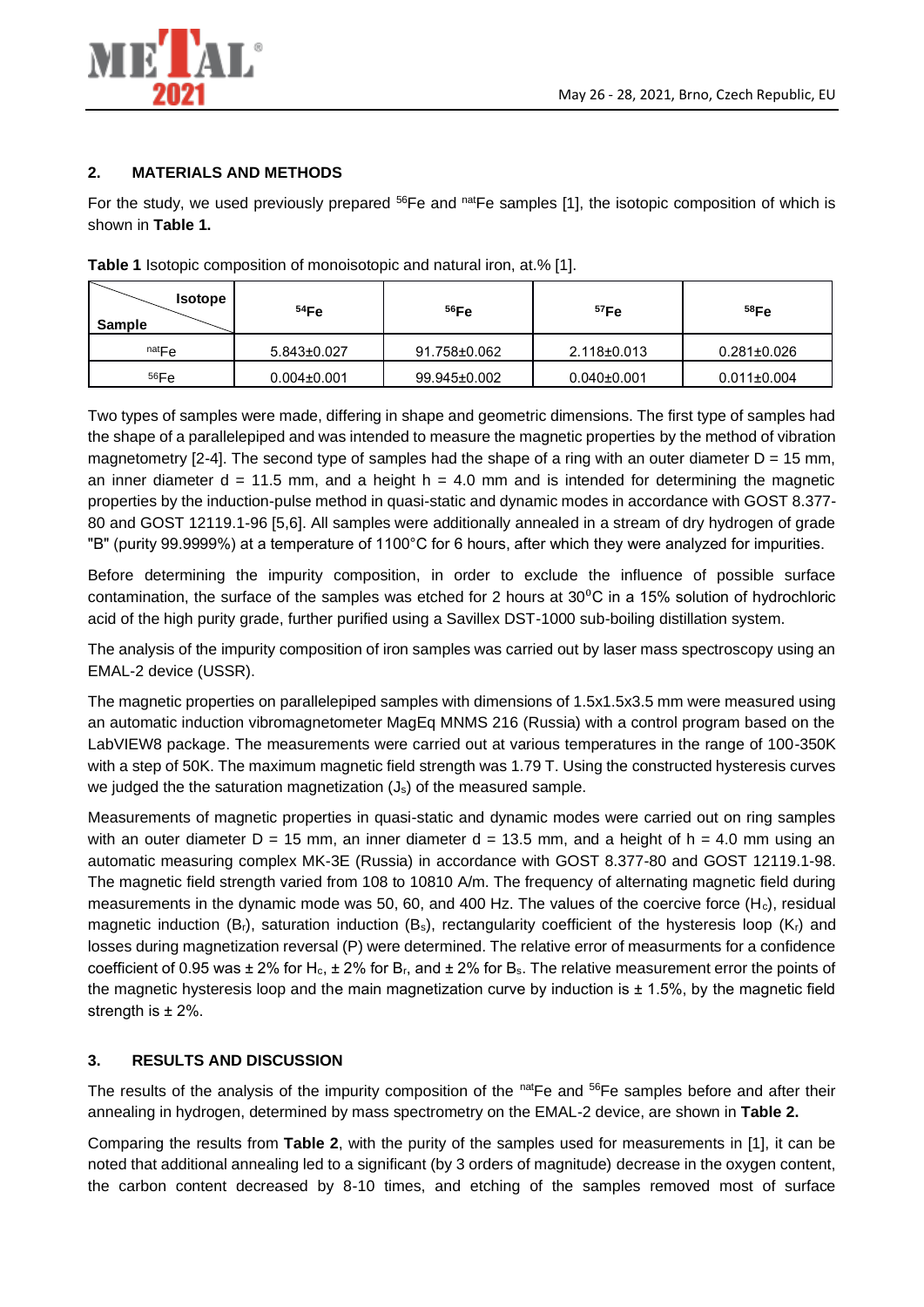

contamination. After annealing, the content of impurities in natFe and <sup>56</sup>Fe for most of the impurity elements is within the same limits and leveled off.

|                        | Table 2 Results of analysis of the impurity composition of natFe and <sup>56</sup> Fe samples before and after their |
|------------------------|----------------------------------------------------------------------------------------------------------------------|
| annealing in hydrogen. |                                                                                                                      |

| <b>Element</b> | Concentration in natFe (wt%)               |                        | Concentration in <sup>56</sup> Fe (wt%) |                     |  |
|----------------|--------------------------------------------|------------------------|-----------------------------------------|---------------------|--|
|                | <b>Before annealing</b><br>After annealing |                        | <b>Before annealing</b>                 | After annealing     |  |
| $\mathbf C$    | $4.10 - 4$                                 | $2.10 - 4$             | $8.10 - 4$                              | $1.10 - 3$          |  |
| $\mathsf O$    | $1.10^{-3}$                                | $2.10 - 4$             | $1.10 - 3$                              | $6.10 - 4$          |  |
| Na             | $< 2.10^{-4}$                              | $< 2.10^{-4}$          | $< 2.10^{-4}$                           | $< 2.10^{-4}$       |  |
| Mg             | $<3.10^{-4}$                               | $<3.10^{-4}$           | $<3.10-4$                               | $<3.10^{-4}$        |  |
| Al             | $< 5.10^{-4}$                              | n/a                    | $< 5.10^{-4}$                           | n/a                 |  |
| Si             | $9.10^{-2}$                                | n/a                    | $1.10 - 2$                              | n/a                 |  |
| P              | $6.10 - 3$                                 | $6.10 - 3$             | $4.10 - 4$                              | $7.10 - 4$          |  |
| S              | $4.10 - 4$                                 | $3.10 - 4$             | $3.10^{-3}$                             | $1.10^{-3}$         |  |
| CI             | $< 8.10^{-4}$                              | $< 8.10^{-4}$          | $< 8.10^{-4}$                           | $8.10^{-4}$         |  |
| К              | $<1.10-3$                                  | $<1.10-3$              | $<1.10-3$                               | $<1.10-3$           |  |
| Ca             | $1.10^{-3}$                                | $<1.10-3$              | $<1.10-3$                               | $<1.10-3$           |  |
| Ti             | $1.10^{-3}$                                | $<1.10-3$              | $<1.10-3$                               | $1.10^{-3}$         |  |
| Cr             | $2.10^{-3}$                                | $2.10^{-3}$            | $< 8.10^{-4}$                           | $8.10^{-4}$         |  |
| Mn             | $< 7.10^{-4}$                              | $< 7.10^{-4}$          | $<7.10-4$                               | $3.10 - 4$          |  |
| Co             | $8.10^{-4}$                                | $< 8.10^{-4}$          | $< 8.10^{-4}$                           | $8.10 - 4$          |  |
| Ni             | $3.10^{-2}$                                | $1.5 \cdot 10^{-2}$    | $3.10^{-3}$                             | $1.5 \cdot 10^{-3}$ |  |
| Zn             | $<1.10-3$                                  | $<1.10-3$              | $2.10 - 3$                              | $7.10 - 4$          |  |
| Ag             | $4.10^{-3}$                                | $<$ 4.10 <sup>-3</sup> | $<4.10-3$                               | $<4.10-3$           |  |

**Table 3** shows the values of the saturation specific magnetization (σs) obtained on natFe and <sup>56</sup>Fe samples at various temperatures in the range 100-350K using a MagEq MNMS 216 vibromagnetometer. In **Table 3** Δ is the difference, % in  $\sigma_s$  values for these samples ( $\Delta$ ,%).

**Table 3** Values of specific saturation magnetization (σ<sub>s</sub>) obtained on <sup>nat</sup>Fe and <sup>56</sup>Fe samples at different temperatures in the range of 100-350 K.

| Temperature (K)                                 |       | 100   | 150   | 200   | 250   | 300   | 350   |
|-------------------------------------------------|-------|-------|-------|-------|-------|-------|-------|
| Saturation specific                             | natFe | 169.1 | 167.6 | 166.7 | 166.7 | 166.3 | 165.6 |
| magnetization, $\sigma_s$<br>$(G \cdot cm^3/g)$ | 56Fe  | 188.3 | 186   | 184.8 | 184.1 | 183.9 | 183.6 |
| Δ (%)                                           |       | 11.35 | 10.98 | 10.86 | 10.44 | 10.58 | 10.87 |

It can be seen from **Table 3** that the values of the saturation specific magnetization,  $\sigma_s$ , for native at all measurement temperatures are lower than for <sup>56</sup>Fe. The difference in values depending on the measurement temperature is 10.87-11.35%. Accordingly, the saturation magnetization defined as  $J_s = \sigma_s$ <sup>-</sup>q, where q is the density of the material of the measured sample (for both samples, the value  $q = 7.78$  g/cm<sup>3</sup>), for <sup>nat</sup>Fe at all measurement temperatures will be lower than for <sup>56</sup>Fe [7-10]. Moreover, the difference in J<sub>s</sub> values depending on the measurement temperature will also be 10.87-11.35%. It should be noted that in [1] this difference for room temperature was 4.6%.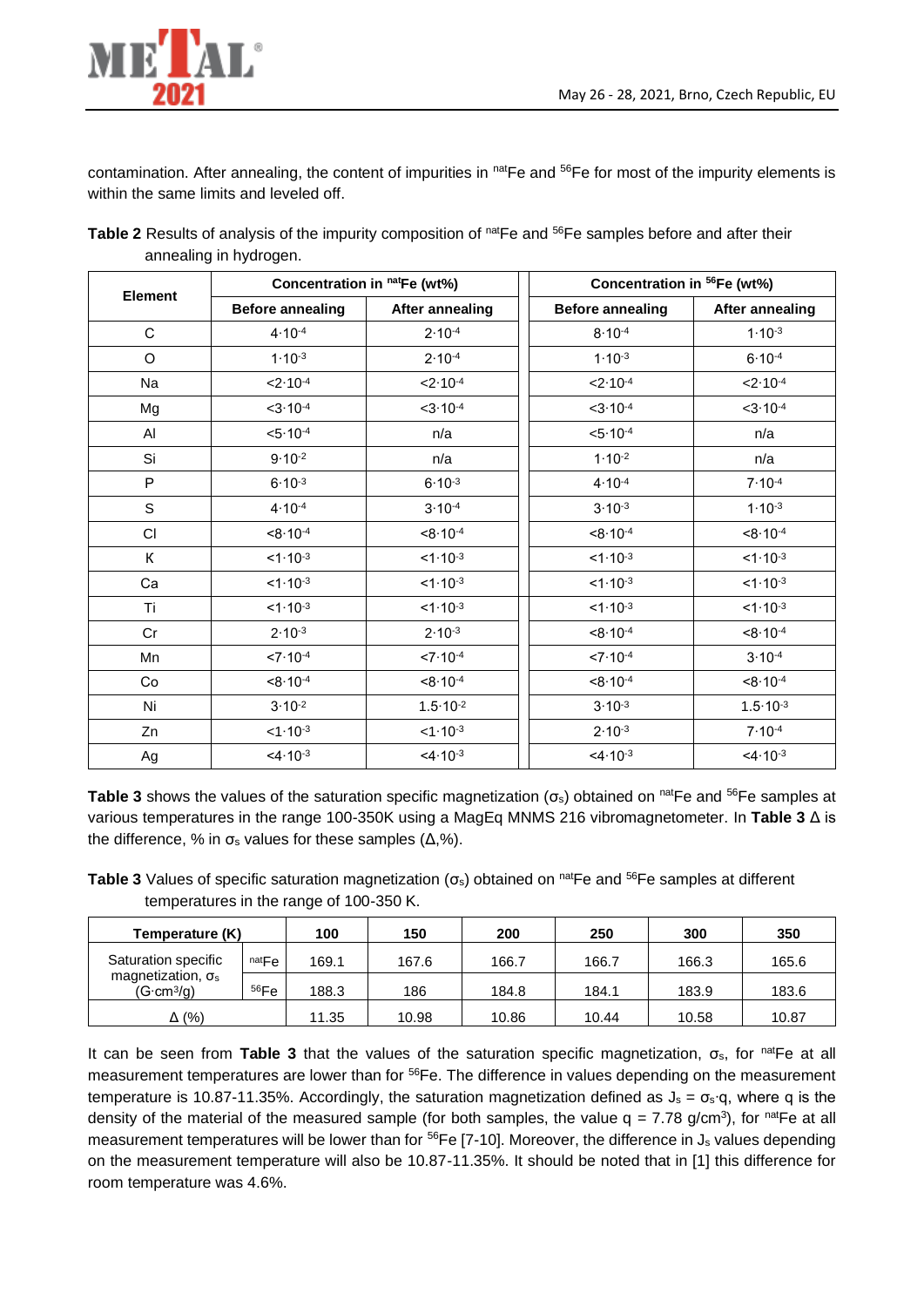

The magnetic properties of ring-shaped natFe and <sup>56</sup>Fe samples after their annealing in hydrogen, measured in the quasi-static mode at various values of the magnetic field strength, are given in **Table 4**.

| <b>Sample</b> | Magnetic field strength,<br>н<br>(A/m) | Coercive force, H <sub>c</sub><br>(A/m) | <b>Saturation</b><br>induction, $B_s$ | <b>Residual magnetic</b><br>induction, B <sub>r</sub><br>T) | <b>Rectangularity</b><br>coefficient of<br>hysteresis loop Kr |
|---------------|----------------------------------------|-----------------------------------------|---------------------------------------|-------------------------------------------------------------|---------------------------------------------------------------|
| natFe         | 500                                    | 92.3                                    | 1.37                                  | 1.23                                                        | 0.9                                                           |
|               | 1000                                   | 96.9                                    | 1.44                                  | 1.27                                                        | 0.88                                                          |
|               | 4000                                   | 98.2                                    | 1.62                                  | 1.28                                                        | 0.8                                                           |
|               | 8000                                   | 101.7                                   | 1.74                                  | 1.28                                                        | 0.74                                                          |
| 56Fe          | 500                                    | 102.7                                   | 1.42                                  | 1.3                                                         | 0.92                                                          |
|               | 1000                                   | 106.6                                   | 1.5                                   | 1.35                                                        | 0.9                                                           |
|               | 4000                                   | 108.5                                   | 1.65                                  | 1.37                                                        | 0.83                                                          |
|               | 8000                                   | 110.6                                   | 1.77                                  | 1.37                                                        | 0.77                                                          |

Table 4 Quasi-static magnetic properties of ring samples of natFe and <sup>56</sup>Fe after annealing in hydrogen.

It can be seen from **Table 4**, that an increase in the magnetic field strength (H) leads to an increase in all magnetic properties for both natFe and <sup>56</sup>Fe. At any values of H, the magnetic properties of natFe are lower than those of  $56$ Fe. The differences in the values with increasing magnetic field strength decreases for H $_c$  and Bs and increases for B<sup>r</sup> and Kr.



**Figure 1** Field dependences of the coercive force  $(H_c)$  of the ring samples of natFe (a) and <sup>56</sup>Fe (b), measured at a frequency of alternating the magnetic field  $f = 50$ , 60, and 400 Hz.



Figure 2 Field dependences of the saturation induction (B<sub>s</sub>) of the ring samples of <sup>nat</sup>Fe (a) and <sup>56</sup>Fe (b), measured at a frequency of alternating the magnetic field  $f = 50$ , 60, and 400 Hz.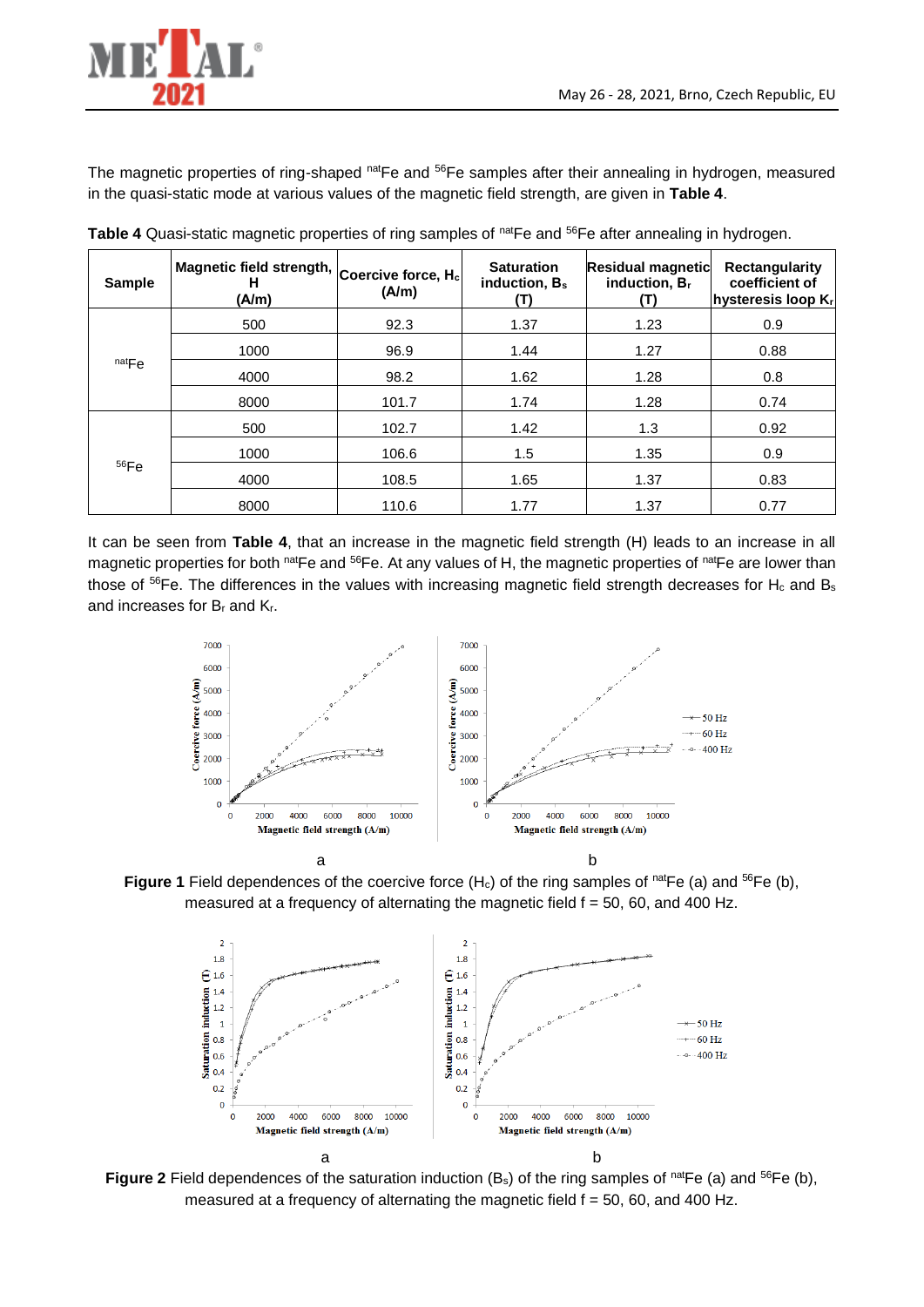









**Figures 1-4** show the results of measuring the magnetic properties for the ring samples of natFe and <sup>56</sup>Fe annealed in hydrogen in a dynamic mode at a frequency of an alternating magnetic field  $f = 50$ , 60, and 400 Hz, depending on the magnitude of the magnetic field H.

It can be seen that as the magnetic field strength increases, the change in H<sub>c</sub>, B<sub>s</sub>, B<sub>r</sub>, P and K<sub>r</sub> is the same at any value of the magnetic field frequency. In all cases, the values of  $H_c$ ,  $B_s$ ,  $B_r$ , P increase but it occurs with different intensities for different values of f. Thus, the values of  $H<sub>c</sub>$  with an increase in the magnetic field strength from 0 to about 2 kA/m increase with the same intensity both at  $f = 400$  Hz and at  $f = 50$  Hz and 60 Hz. With a further increase in the magnetic field strength, the intensity of change in  $H_c$  at  $f = 50$  Hz and 60 Hz strongly decreases, and at  $f = 400$  Hz it remains practically unchanged (i.e., remains the same high).

The intensity of change in B<sub>s</sub> and B<sub>r</sub> values with an increase in H from 0 to 2 kA/m at  $f = 50$  Hz and 60 Hz, significantly exceeds that at  $f = 400$  Hz, but with a further increase in H at  $f = 50$  Hz and 60 Hz, there is a strong decrease in the intensity of change in  $B_s$  and  $B_r$ , in while at f = 400 Hz it remains very high in the entire range of increasing H.

It can be seen from Figure 4 that the losses during re-magnetization of samples (P) of both natFe and  $^{56}Fe$  at f  $=$  50 Hz and 60 Hz less dependent on the magnetic field strength than at  $f = 400$  Hz: when magnetic field strength increases from 210 to 8884 A/m, the losses during re-magnetization increase by about 52.5 times at  $f=50$  Hz and about 275 times at 400 Hz. The same is observed for the  $^{56}$ Fe sample as well.